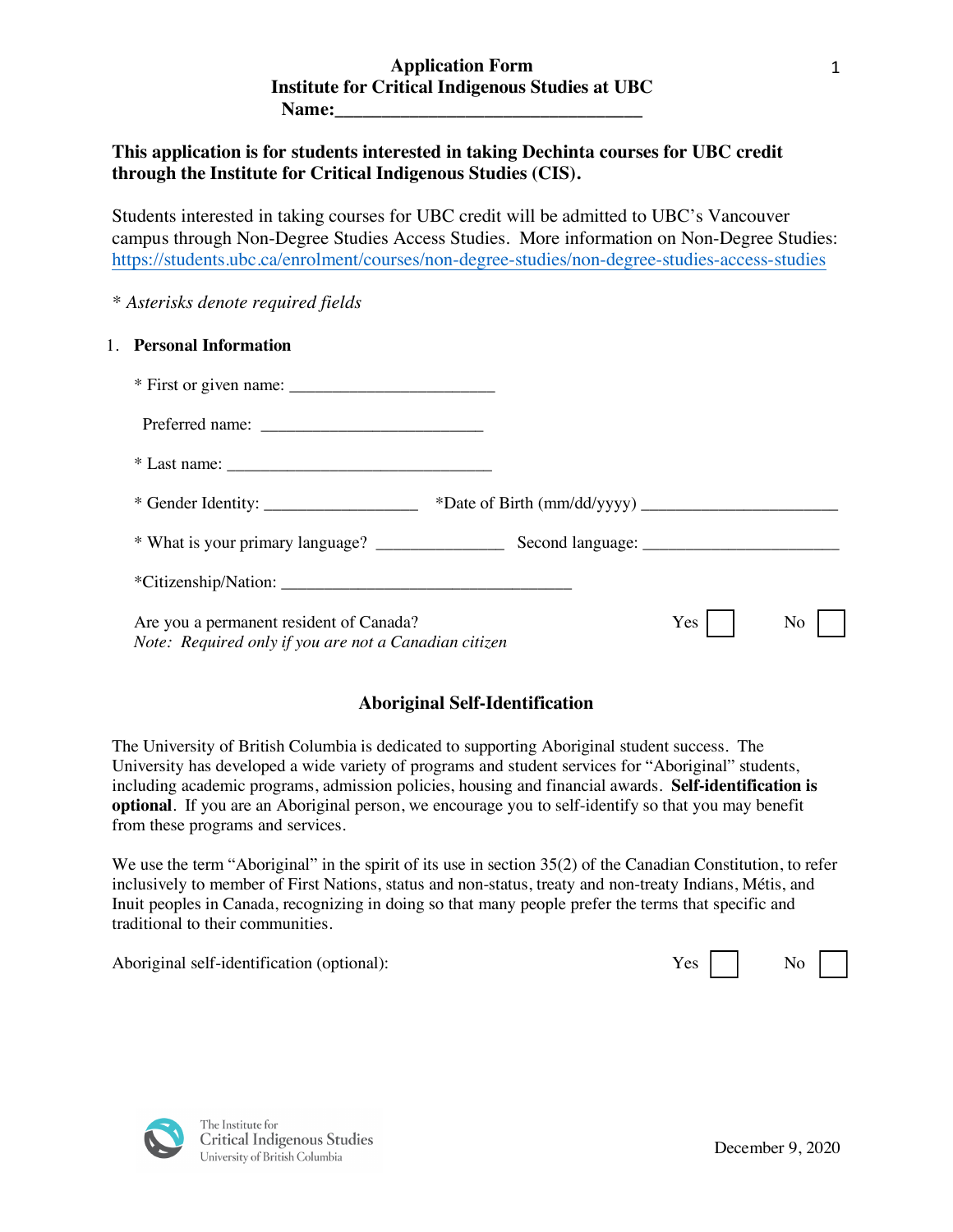# **Application Form Institute for Critical Indigenous Studies at UBC Name:\_\_\_\_\_\_\_\_\_\_\_\_\_\_\_\_\_\_\_\_\_\_\_\_\_\_\_\_\_\_\_\_\_**

| 2. Contact Information                                                                                                        |          |                 |                                 |                                   |    |
|-------------------------------------------------------------------------------------------------------------------------------|----------|-----------------|---------------------------------|-----------------------------------|----|
|                                                                                                                               |          |                 |                                 |                                   |    |
| Address 2:                                                                                                                    |          |                 |                                 |                                   |    |
|                                                                                                                               |          |                 | * Province/State: _____________ |                                   |    |
| * Postal/Zip Code: __________________                                                                                         |          |                 |                                 |                                   |    |
|                                                                                                                               |          |                 |                                 |                                   |    |
| Additional comments and information:                                                                                          |          |                 |                                 |                                   |    |
|                                                                                                                               |          |                 |                                 |                                   |    |
|                                                                                                                               |          |                 |                                 |                                   |    |
|                                                                                                                               |          |                 |                                 |                                   |    |
| University of British Columbia (UBC) Information<br>3.                                                                        |          |                 |                                 |                                   |    |
| * When are you interested in studying with the Institute for Critical Indigenous Studies?                                     |          |                 |                                 |                                   |    |
| May – August (UBC Summer Session)                                                                                             |          |                 |                                 |                                   |    |
| September – December (UBC Winter Session Term 1)                                                                              |          |                 |                                 |                                   |    |
| January - April (UBC Winter Session Term 2)                                                                                   |          |                 |                                 |                                   |    |
| * Have you been a UBC student previously?                                                                                     |          |                 |                                 | Yes                               | No |
|                                                                                                                               |          |                 |                                 |                                   |    |
| * Have you ever failed a year or been required to withdraw from UBC? Yes                                                      |          |                 |                                 | N <sub>o</sub>                    |    |
|                                                                                                                               |          |                 |                                 |                                   |    |
| <b>4. Education Experience</b>                                                                                                |          |                 |                                 |                                   |    |
| * Please tell us about your high school education: school name, location, dates of attendance and<br>highest level completed. |          |                 |                                 |                                   |    |
| Name of Educational Institution                                                                                               | Location | Date<br>Started | Date<br>Completed               | <b>Highest Level</b><br>Completed |    |
|                                                                                                                               |          |                 |                                 |                                   |    |
|                                                                                                                               |          |                 |                                 |                                   |    |
|                                                                                                                               |          |                 |                                 |                                   |    |



The Institute for<br>Critical Indigenous Studies<br>University of British Columbia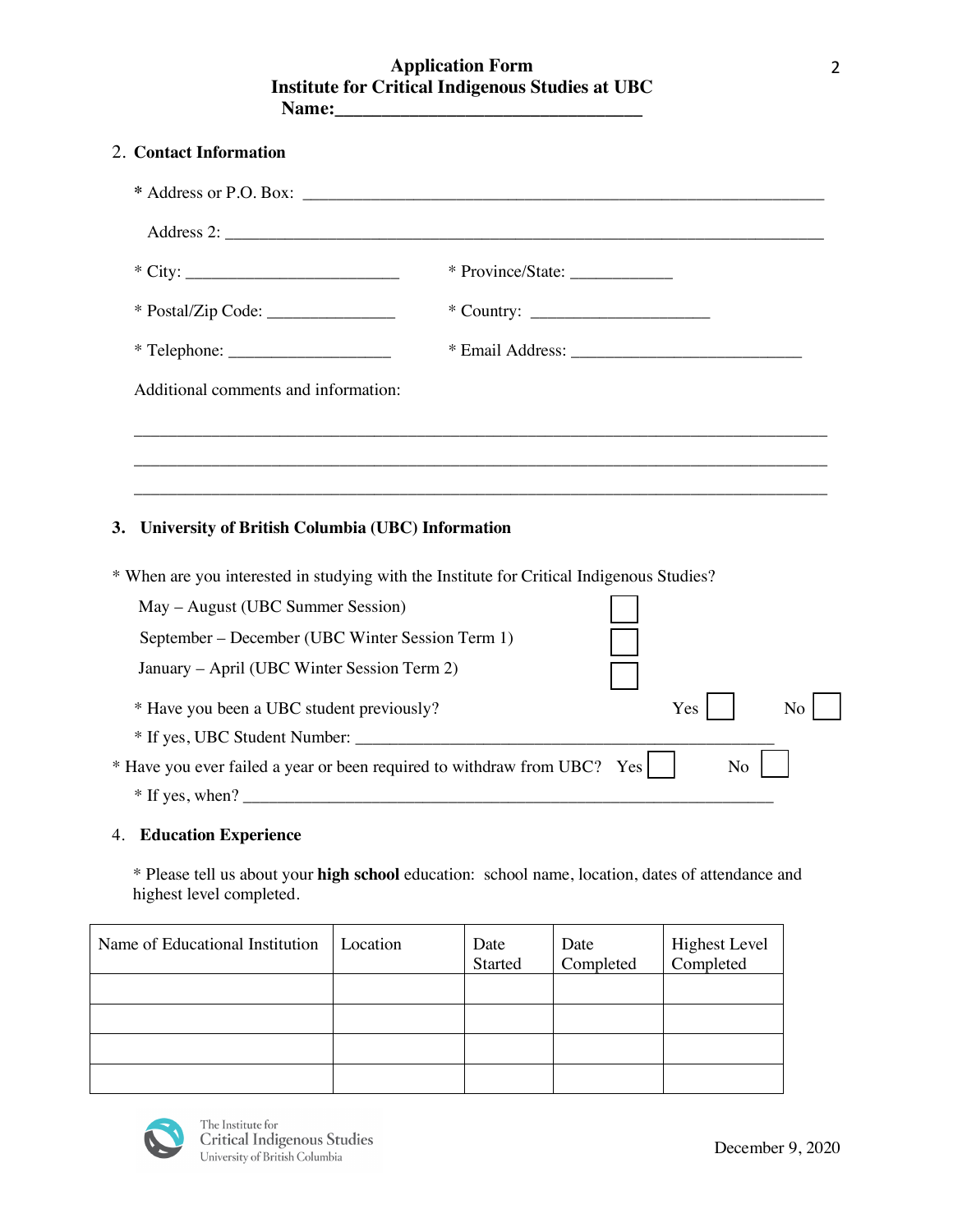| <b>Institute for Critical Indigenous Studies at UBC</b>                                                                                                          |          |                        |                   |                                   |                                       |
|------------------------------------------------------------------------------------------------------------------------------------------------------------------|----------|------------------------|-------------------|-----------------------------------|---------------------------------------|
| Name:<br>* Have you previously attended another college or university?                                                                                           |          |                        |                   | Yes                               | No.                                   |
| * If yes, tell us about your <b>college or university education:</b> college or university name/s, location,<br>dates of attendance and highest level completed. |          |                        |                   |                                   |                                       |
| Name of Educational Institution                                                                                                                                  | Location | Date<br><b>Started</b> | Date<br>Completed | <b>Highest Level</b><br>Completed | Have you<br>attached a<br>transcript? |
|                                                                                                                                                                  |          |                        |                   |                                   |                                       |

| * Have you ever failed a year or been required to withdraw from a college or university?         |  |  |  |      |     |
|--------------------------------------------------------------------------------------------------|--|--|--|------|-----|
|                                                                                                  |  |  |  | Yes  |     |
| If yes, when? $\qquad \qquad$                                                                    |  |  |  |      |     |
| If yes, please include an (un)official copy of your transcript when submitting this application. |  |  |  |      |     |
|                                                                                                  |  |  |  |      |     |
| * Are you currently registered at another college or university?                                 |  |  |  | Yes. | No. |
| If yes, what institution:                                                                        |  |  |  |      |     |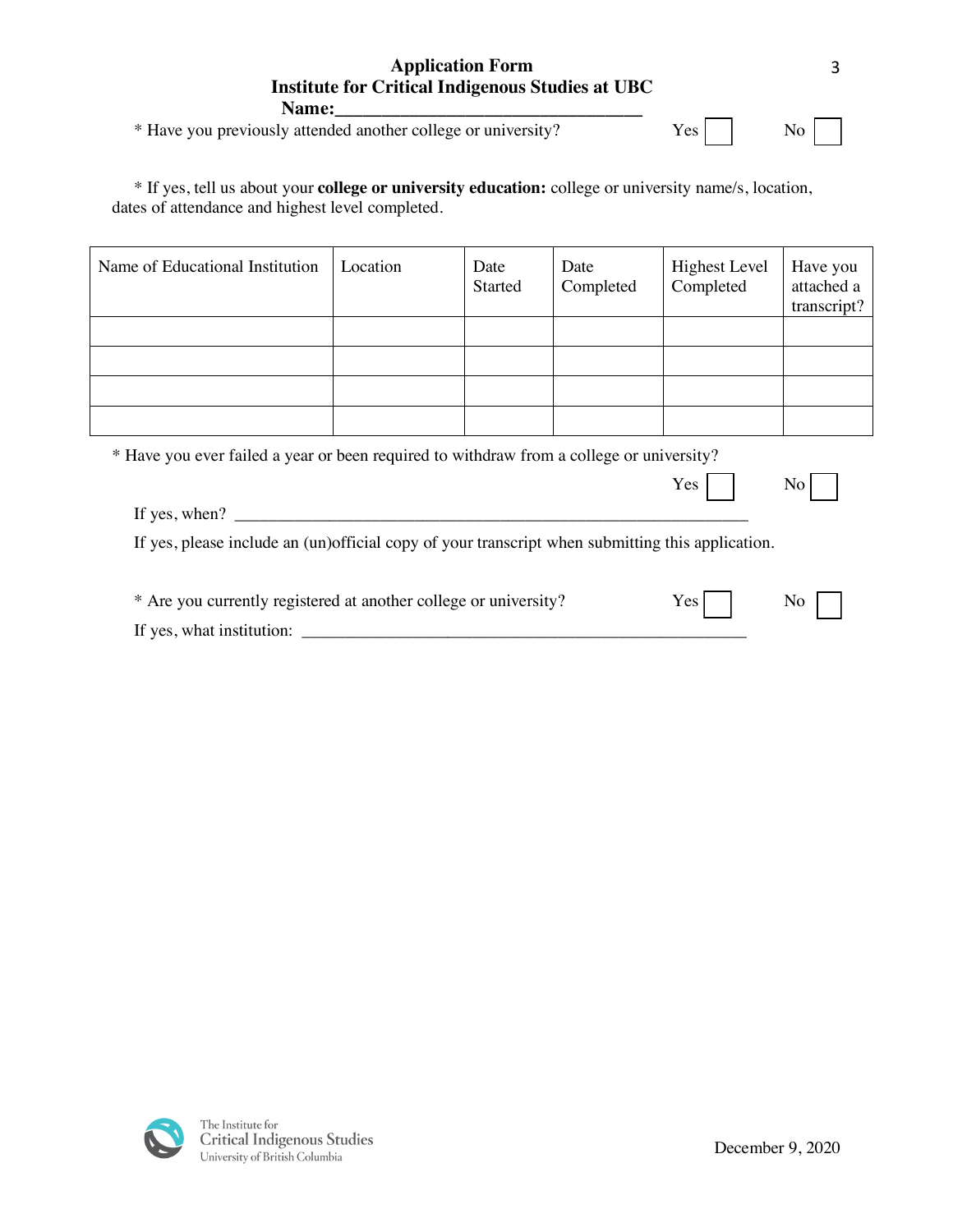#### **TERMS AND CONDITIONS**

Please read the following information carefully. You must agree with the declaration before your application can be submitted.

### **DECLARATION**

- I agree that my secondary and post-secondary grades may be released to UBC.
- I will notify Undergraduate Admissions of any additional secondary and/or post-secondary studies taken or registered courses from which I withdraw subsequent to the date of this application.
- I certify that the writing sample and information provided in written responses are accurate and my own.
- I agree that if I knowingly or carelessly provided untrue, incomplete, or plagiarized information with this application then UBC may in its sole discretion do any or all of the following; (a) withdraw any offer of admission, whether accepted or not; (b) require me to withdraw from UBC; (c) subject me to academic discipline; (d) share the information I provided with other postsecondary institutions, law enforcement agencies, or other third parties.
- I agree that UBC may verify the information provided by contacting any references provided and institutions attended.
- I agree that UBC may release my name to my school and school district if I am a Scholarship recipient.
- I agree, if admitted to UBC, to comply with all rules and regulations of the University, present and future.

## **COLLECTION AND USE OF PERSONAL INFORMATION**

#### **Legal Authority**

UBC collect, uses, retains and discloses personal information under the authority of the Freedom of Information and Protection of Privacy Act (FIPPA), R.S.B.C. 996, c. 165 as amended and the University Act, R.S.B.C. 1996, c. 468, as amended.

#### **Collection**

During the admission process, and throughout your university career, UBC will collect personal information from you for the purpose of carrying out its mandate and operations.

#### **Use**

Your personal information will be used internally by UBC to carry out its mandate and operations, including the following purposes:

- admission, registration, graduation, and other decisions on your academic status
- providing you with ongoing service and assistance
- operating athletic, residential, alumni, and other UBC related programs and activities (including issuing UBC Card and U-Pass).
- Other purposes authorized by the FIPPA



The Institute for **Critical Indigenous Studies** University of British Columbia